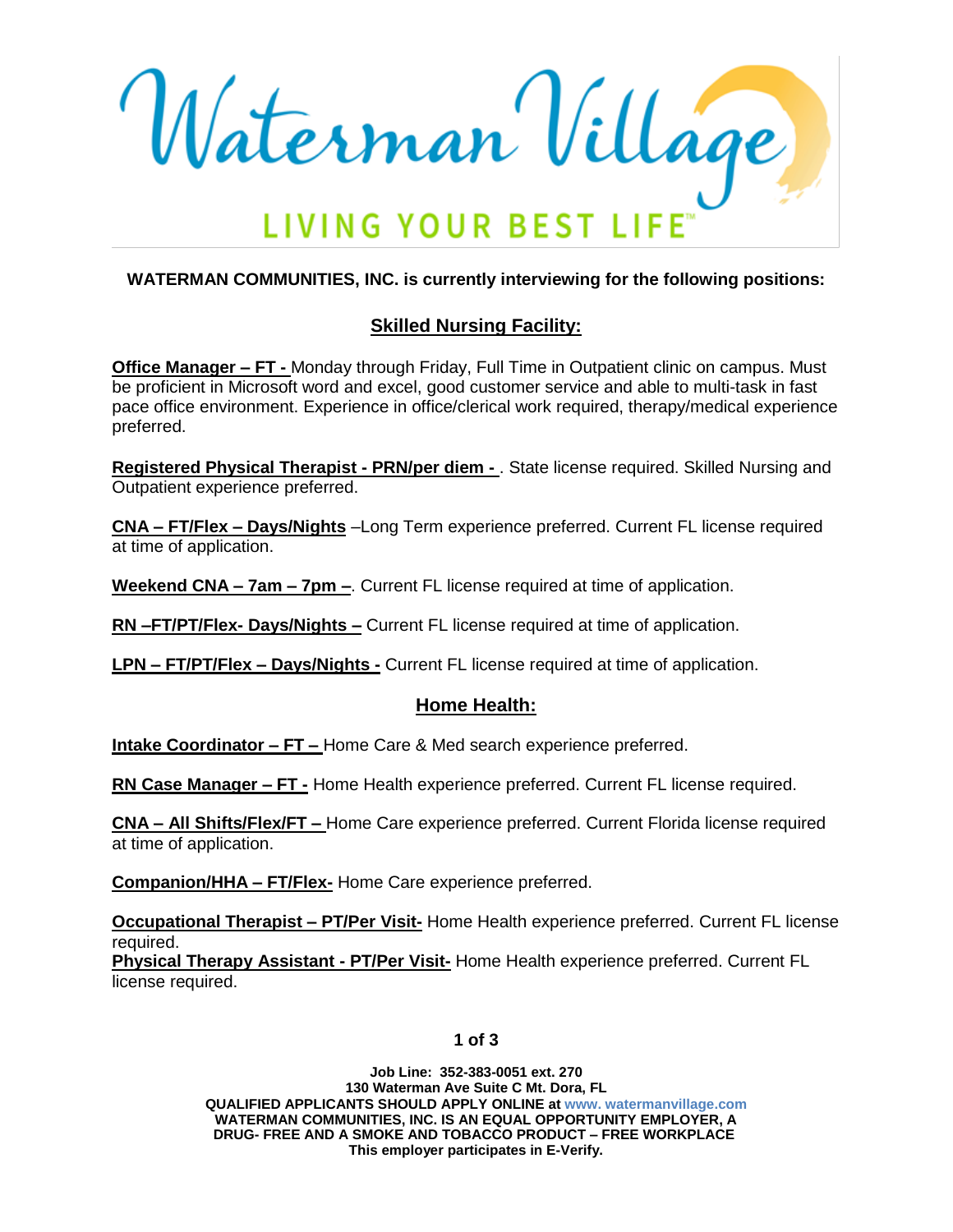Waterman Village LIVING YOUR BEST LI

### **WATERMAN COMMUNITIES, INC. is currently interviewing for the following positions:**

# **Assisted Living:**

**LPN – FT/Flex\_-** Current FL license required at time of application.

**LPN – FT –** 12 hour Dayshift. Current FL license required at time of application

**CNA/Med Tech/Nursing Assistant – FT/Flex –** All shifts available. Experience preferred.

### **Culinary:**

**Cooks – FT -** Experience preferred. Friendly and possess the ability to work in fast paced environment.

**Sous Chef – FT -** Supervises all aspects of food production including menu planning and food preparation at an account/unit to ensure client satisfaction and retention for the Company. Serves as technical expert and trainer for other chefs.

**Baker – FT -** Prepares baked goods according to recipes and production specifications. Must be able to work nights, weekends and some holidays.

**Lead Server – FT -** Flexible schedule, weekends & holidays required.

**Kitchen Supervisor – FT –** Flexible schedule, weekends & holidays required.

**Servers – FT/PT/Flex –** Experience preferred, but willing to train the right person. Must be friendly and have the ability to work in a fast-paced environment. Flexible schedule, weekends & holidays required.

**Dishwasher/Utility – FT -** Willing to work in fast-paced environment. Dishwasher experience preferred.

**Cashier – FT/PT –** Cash handling experience preferred.

#### **2 of 3**

**Job Line: 352-383-0051 ext. 270 130 Waterman Ave Suite C Mt. Dora, FL QUALIFIED APPLICANTS SHOULD APPLY ONLINE at www. watermanvillage.com WATERMAN COMMUNITIES, INC. IS AN EQUAL OPPORTUNITY EMPLOYER, A DRUG- FREE AND A SMOKE AND TOBACCO PRODUCT – FREE WORKPLACE This employer participates in E-Verify.**